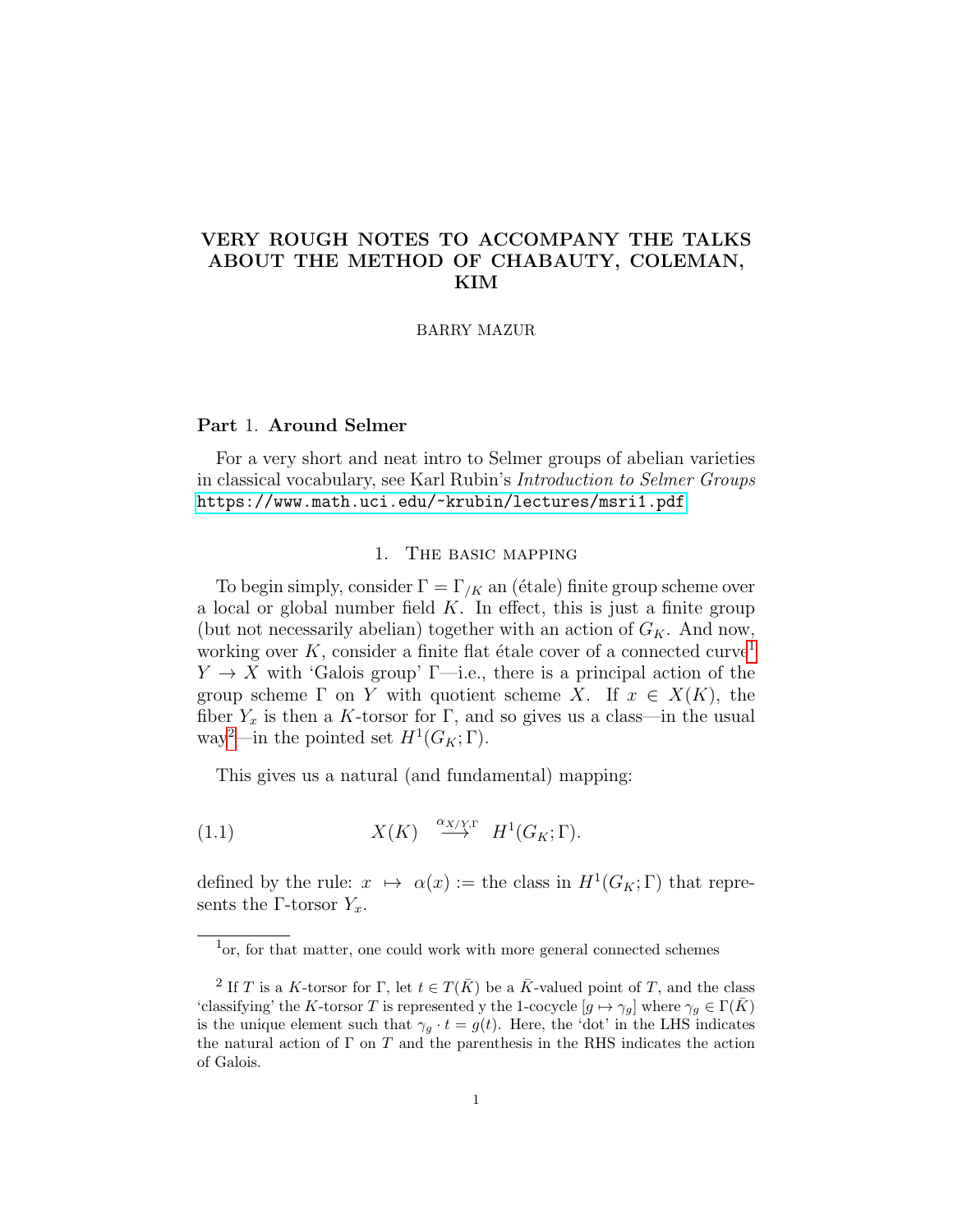#### 2 BARRY MAZUR

Moreover, we may take  $Y \to X$  to be *pro-finite* étale—and, correspondingly, we may take  $\Gamma$  too to be pro-finite—and get the same mapping [1.1.](#page-0-2)

• This mapping [1.1](#page-0-2) is the basis for the *Kummer map* when X is a connected abelian group scheme (e.g., an abelian variety) taking  $Y \to X$  to be

$$
(1.2) \t\t X \xrightarrow{N} X,
$$

<span id="page-1-0"></span>i.e., multiplication by a positive integer N so that  $\Gamma := X[N]$ and (since [1.2](#page-1-0) is a faithfully flat morphism) we have the short exact sequence

(1.3) 
$$
0 \to X[N] \to X \xrightarrow{N} X \to 0.
$$

<span id="page-1-1"></span>The mapping [1.1](#page-0-2) is the classical Kummer map; i.e., the (first) coboundary homomorphism attached to  $1.3<sup>3</sup>$  $1.3<sup>3</sup>$  $1.3<sup>3</sup>$ 

• It is also the basis of the natural mapping in the anabelian context related to the K-scheme X (where  $\Gamma$  is some chosen quotient of the étale pro-finite fundamental group (scheme) of  $X$ ). For this, let the K-scheme X be given with a K-rational base point  $x_o = \text{Spec}(K)$  in X.

Let  
\n
$$
-\bar{K}/K
$$
 be an algebraic closure,  
\n $-\bar{X} := X \times_{\text{Spec}(K)} \text{Spec}(\bar{K}),$   
\n $-\bar{x}_o = \text{Spec}(\bar{K})$  which we view as a 'geometric point' of both  
\nX and  $x_o$  leading to the exact sequence (and diagram):

<span id="page-1-3"></span>
$$
(1.5) \quad 1 \longrightarrow \pi_1(\bar{X}, \bar{x}_o)^{\text{geom}} \longrightarrow \pi_1(X, \bar{x}_o) \longrightarrow \text{Gal}(\bar{K}/K) \longrightarrow 0
$$
\n
$$
\longleftrightarrow \qquad \qquad \downarrow \simeq
$$
\n
$$
\pi_1(x_0, \bar{x}_o)
$$

(1.4) 
$$
\ldots \to X(K) \xrightarrow{N} X(K) \longrightarrow H^1(G_K; \Gamma) \to \ldots
$$

<span id="page-1-2"></span><sup>3</sup> This is a straightforward exercise: consider the long exact sequence attached to the short exact sequence [1.3.](#page-1-1)

For a K-rational point x in  $X(K)$  find  $y \in X(\overline{K})$  such that  $N \cdot y = x$ . The coboundary  $\partial x$  is just given by the class represented by the cocycle  $[g \mapsto g(y) - y]$ which also classifies the fiber of x (with respect to the morphism [1.2\)](#page-1-0) when viewed as  $X[N]$ -torsor.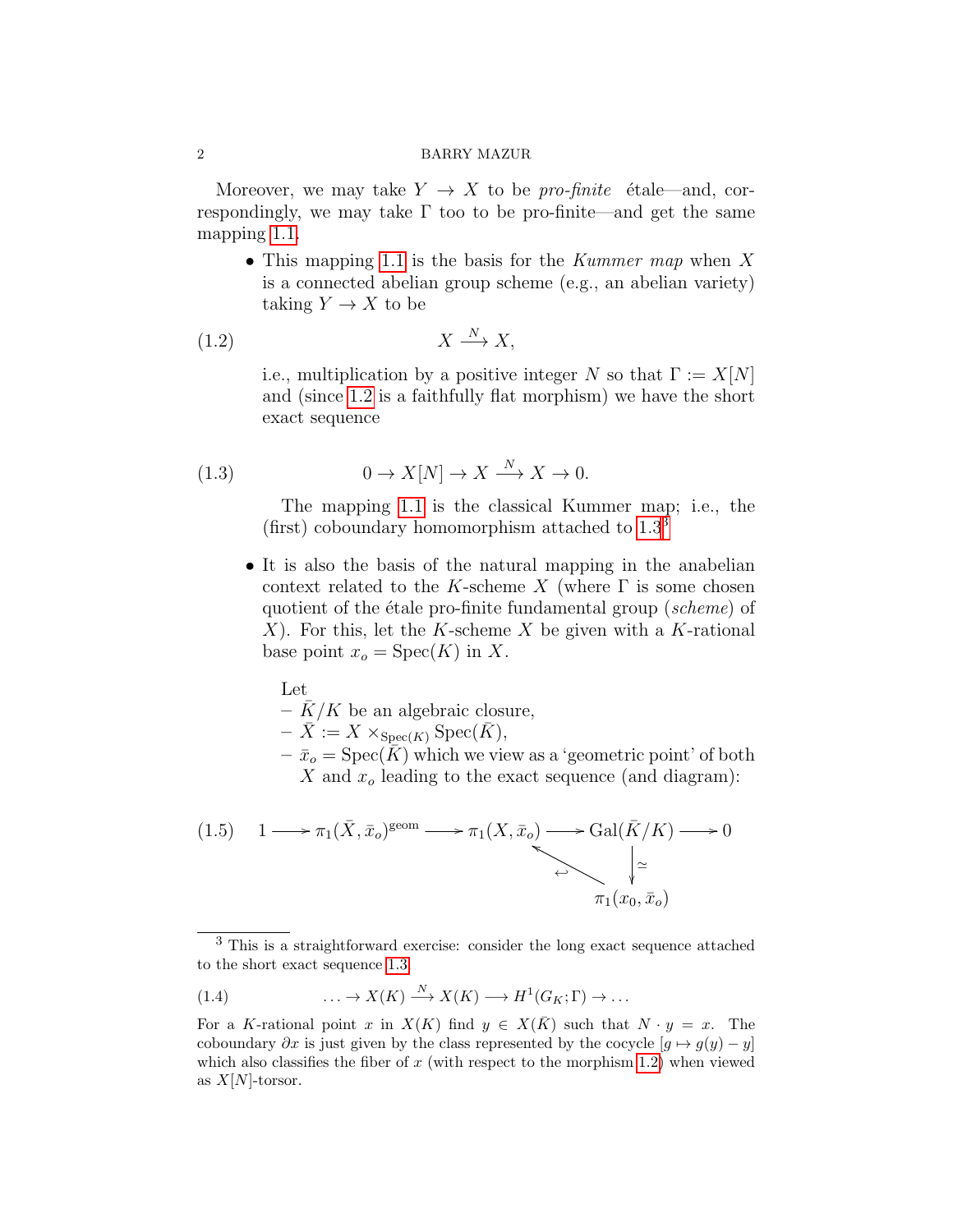The basic features of Galois Theory hold here: any connected finite (or profinite) étale cover of  $X$  is given (is 'classified'), up to isomorphism, by a closed subgroup of  $\pi_1(X, \bar{x}_o)$ , and the converse is also true.

Examples:

– Let  $Y \to X$  be the profinite étale cover of X 'classified' by the image of  $\pi_1(x_0, \bar{x}_o)$  in  $\pi_1(X, \bar{x}_o)$  under the upper left morphism of diagram [1.5.](#page-1-3) Alternatively,  $Y \to X$  can be viewed as the maximal (connected) profinite étale cover that has a K-rational point mapping to  $x<sub>o</sub>$ . This cover  $Y/X$  is not Galois, but its base change  $\overline{Y}/\overline{X}$  is Galois with Galois group equal to  $\pi_1(\bar{X}, \bar{x}_o)$ <sup>geom</sup>.

So  $\Gamma := \pi_1(\bar{X}, \bar{x}_o)^{\text{geom}}$  is an étale pro-finite group with its natural  $G_K$ -action. We can view this  $\Gamma$  as a profinite group scheme over K that admits a K-action on Y such that the quotient is  $X$ . The corresponding mapping [1.1](#page-0-2) is the natural map that plays a principal role in the anabelian theory.

- Taking Γ to be the pro-unipotent, the pro-p -unipotent, or the abelian, or pro- $p$  abelian quotient of the previous bullet, we get corresponding examples of [1.1.](#page-0-2)
- More specifically, Put  $U^{\{0\}} := \pi_1(X, x_o)$ , and consider, inductively, the lower central series  $U^{\{n+1\}} := [U^{\{0\}}, U^{\{n\}}],$ and the corresponding quotients,

$$
U(n) := \pi_1(\bar{X}, x_o) / U^{\{n\}}.
$$

Now take, as our  $\Gamma$ ,  $\Gamma := U(n)$  for some positive integer n. For  $n = 1$ , we have that

$$
U(1) = \pi_1(\bar{X}, x_o)^{ab} = H_1(\bar{X}, \hat{\mathbb{Z}})
$$

and we are in the abelian situation, so the mapping [1.1](#page-0-2) is closely related to the Kummer mapping composed with the natural mapping of  $X$  to its Albanese variety. Taking  $n = 2$  we find ourselves in the context of Chabauty-Coleman-Kim, as we shall see.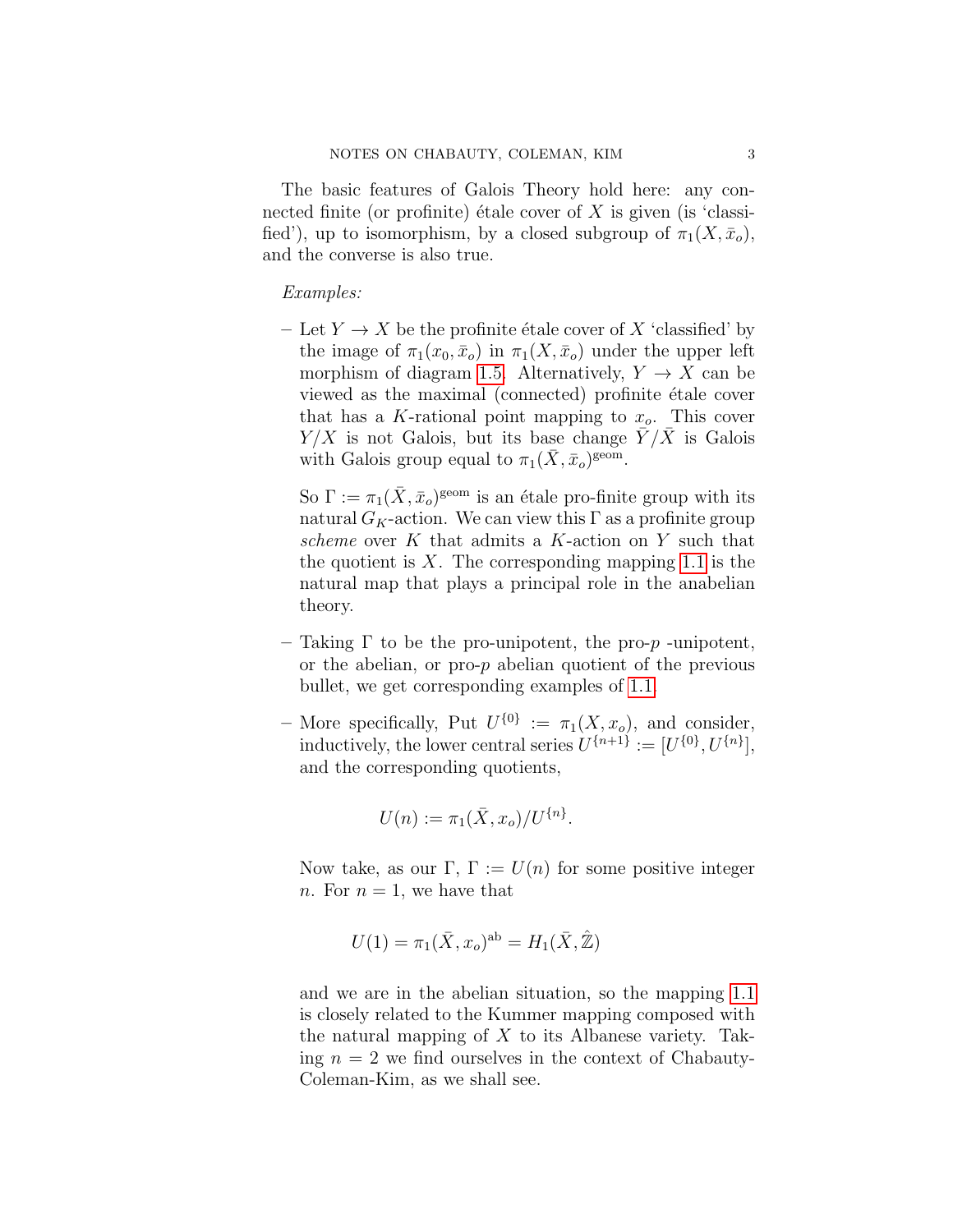# 4 BARRY MAZUR

- More to the point, one can fix some prime  $p$  and work with  $U_p^{\{0\}} :=$  the pro-*p*-completion of  $\pi_1(X, x_o)$ . One then defines  $U_p^{\{n\}}$  and  $U_p(n)$  in the analogous way.
- In the literature one finds that people like to go even further, taking the  $\mathbb{Q}_p$ -Malcev extensions of these groups  $U_p(n)$ .

## 2. Imposing local conditions

The mapping

(2.1) 
$$
X(K) \stackrel{\alpha}{\longrightarrow} H^1(G_K; \Gamma).
$$

is not necessarily an injection. Nevertheless it may help in our understanding of  $X(K)$  if one could put constraints on its image. The constraints we have in mind are obtained by local considerations and there are, at least, two possible ways of imposing them:

- By considering a priori local cohomological properties that the image of  $X(K)$  must have.
- By 'push-out;' i.e., by considering the relation between local and global rational points.

Both are reasonable procedures, the former more naturally when Γ is abelian, but we will be discussing the latter here.

Let K be a global number field, v a place of K and  $K_v$  the completion of  $K$  at  $v$ .

For  $X_{/K}$ , and  $x_o \in X(K)$  we have the commutative diagram

$$
X(K) \longrightarrow X(K_v)
$$
  
\n
$$
\downarrow \alpha \qquad \qquad \downarrow \alpha
$$
  
\n
$$
H^1(G_K, \pi_1(X, x_o)^{\text{geom}}) \longrightarrow H^1(G_{K_v}, \pi_1(X, x_o)^{\text{geom}})
$$

where the vertical arrows  $\alpha$  and  $\alpha_v$  are given by [1.1.](#page-0-2) Taking  $\Gamma$  as one of the groups above, we have the induced diagram

<span id="page-3-0"></span>(2.2) 
$$
X(K) \xrightarrow{\iota_v} X(K_v)
$$

$$
\downarrow^{\alpha} \qquad \qquad \downarrow^{\alpha_v}
$$

$$
H^1(G_K, \Gamma) \xrightarrow{\iota_v} H^1(G_{K_v}, \Gamma).
$$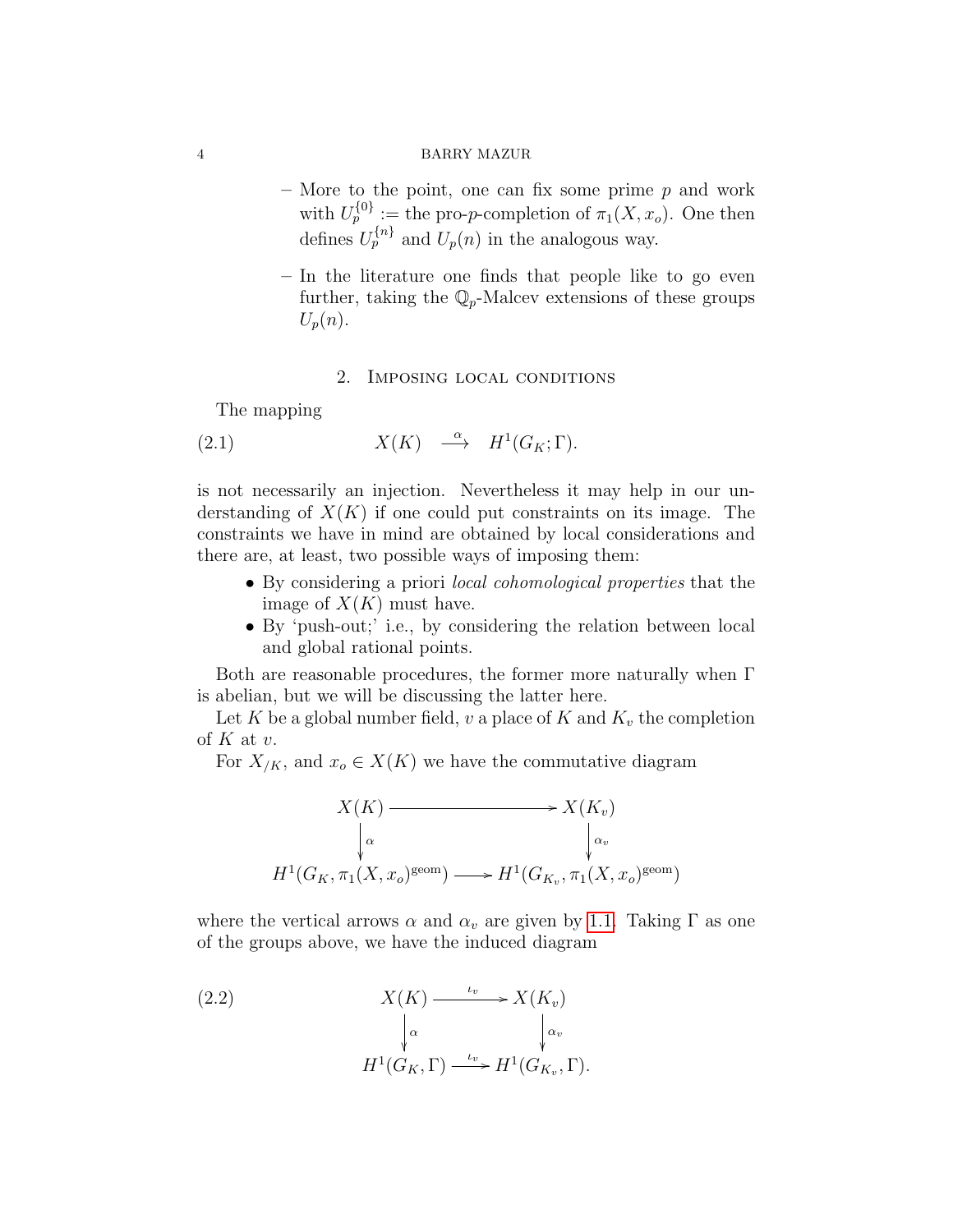**Definition 1.** With  $X_{/K}, x_o$ , and  $\Gamma$  as above, the  $\Gamma$ -Selmer space of  $(X, x_o)$  is the (pro-finite) subset:

$$
\Sigma(X,\Gamma) \quad \subset \quad H^1(G_K,\Gamma)
$$

defined to be:

$$
\Sigma(X,\Gamma) := \bigcap_{v} \iota_{v}^{-1} \cdot \alpha_{v}(X(K_{v})) \subset H^{1}(G_{K},\Gamma),
$$

where the intersection is over all places  $v$  of  $K$ .

Since  $\iota_v^{-1} \cdot \alpha_v(X(K_v))$  for any v—and therefore since  $\Sigma(X,\Gamma)$  also contains the image of  $X(K)$  in  $H<sup>1</sup>(G<sub>K</sub>, \Gamma)$ , Diagram [2.2](#page-3-0) can be shaved down to:

(2.3)  
\n
$$
X(K) \longrightarrow X(K_v)
$$
\n
$$
\downarrow \qquad \qquad \downarrow \alpha
$$
\n
$$
\Sigma(X, \Gamma) \longrightarrow H^1(G_{K_v}, \Gamma),
$$

for any place  $v$ .

#### 3. Further structure on the Selmer space

In the case where our  $\Gamma$  is  $U_p(n)$  for some n (as above), it is a pro-p group.

**Proposition 3.1.** Let  $\Gamma := U_p(n)$  for some n. The profinite space  $H<sup>1</sup>(G<sub>K<sub>v</sub></sub>, \Gamma)$  has the (natural) structure of p-adic (locally) analytic man*ifold, and for any place v dividing p, the mapping*  $X(K_v) \to H^1(G_{K_v}, \Gamma)$ is p-adic (locally) analytic<sup>[4](#page-4-0)</sup>.

Proof: ???

<span id="page-4-0"></span><sup>&</sup>lt;sup>4</sup> In practice, our "locally analytic" functions on  $X(K_v)$  will be expressible as power series on each residue disc of  $X(K_v)$ .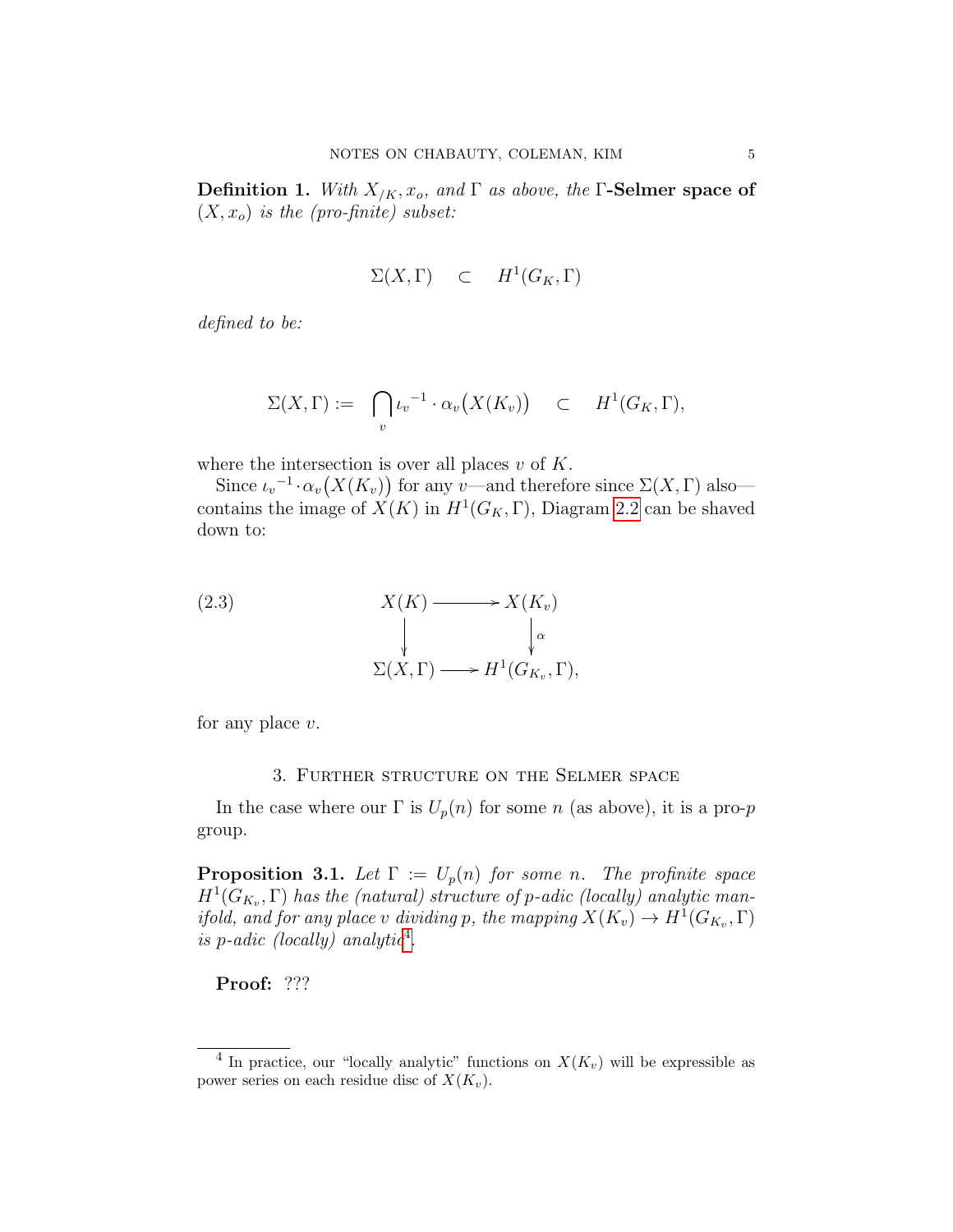#### 6 BARRY MAZUR

# 4. A strategy: Chabauty-Coleman-Kim

Letting, as above,  $\Gamma := U_p(n)$  for some *n*, fixing a place *v*, return to the diagram:

(4.1)  
\n
$$
X(K) \longrightarrow X(K_v)
$$
\n
$$
\downarrow \qquad \qquad \downarrow \alpha
$$
\n
$$
\Sigma(X, \Gamma) \longrightarrow H^1(G_{K_v}, \Gamma),
$$

Can one find a *p*-adic (locally) analytic function  $\phi$  on  $H^1(G_{K_v}, \Gamma)$ that has the following two properties?

- The analytic function  $\phi$  vanishes on the image of  $\Sigma(X,\Gamma)$  in  $H^1(G_{K_v}, \Gamma).$
- The composite function  $\Phi := \phi \cdot \alpha$  on  $X(K_v)$  is expressible as a nonvanishing power series on every residue disc of  $X(K_v)$ .

A simple observation: If X is a curve, and the answer to the above question is yes, then the set of zeroes in  $X(K_v)$  of the function  $\Phi$  is finite, and this set contains the set of rational points  $X(K)$ .

## 5. The abelian case

Here let  $\Gamma := U[1] = [U\{0\}, U\{0\}] = \pi_1(\bar{X}, x_o)^{ab}$  (using the notation introduced in Section [1](#page-0-3) ). So,

$$
\Gamma \simeq H_1(\bar{X}; \hat{Z}).
$$

For any prime  $p$ , we might then pass to the  $p$ -component:

$$
\Gamma_p := \Gamma \otimes_{\hat{\mathbb{Z}}} \mathbb{Z}_p = \simeq H_1(\bar{X}; \mathbb{Z}_p)
$$

<span id="page-5-0"></span>giving us the fundamental mapping:

$$
(5.1) \qquad X(K) \quad \rightarrow \quad \Sigma(X, H_1(\bar{X}; \mathbb{Z}_p)) \quad \subset \quad H^1(G_K; H_1(\bar{X}; \mathbb{Z}_p)).
$$

When X is a smooth projective curve, we have a canonical  $G_K$ equivarient isomorphism  $H_1(\bar{X}; \mathbb{Z}_p) \simeq T_p J$ , where J is the jacobian of X and  $T_pJ$  is its corresponding p-adic Tate module. We assume that there is a K-rational point  $x<sub>o</sub>$  of X that we use to embed X in J in the usual way:  $x \mapsto [x - x_0]$ . If S is a finite set of primes of K containing those of bad reduction for X as well as those dividing p, let  $G_{K,S}$  be the maximal quotient of  $G_K$  unramified outside S. For a prime v of K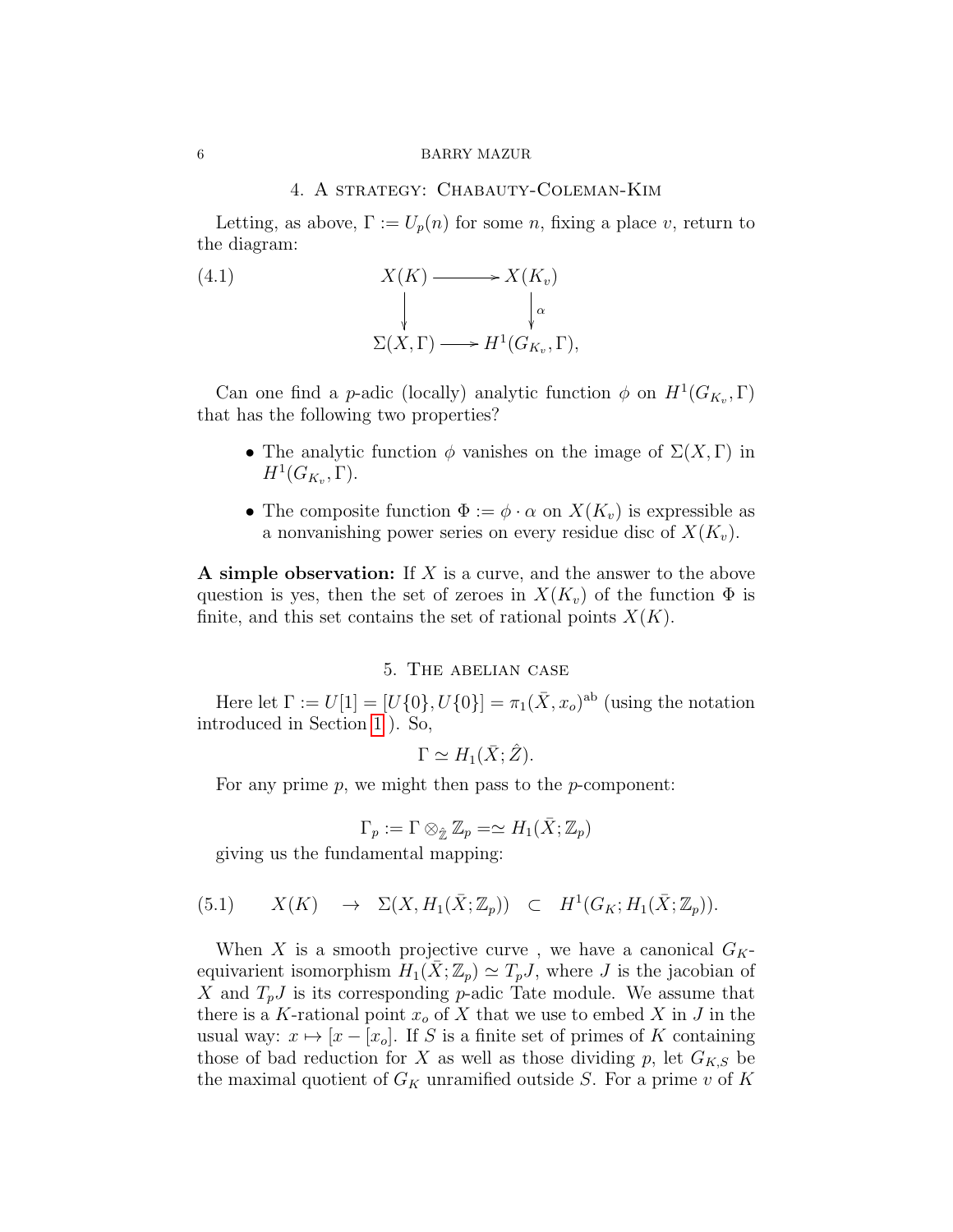(especially a prime dividing  $p$ ), Equation [5.1](#page-5-0) can be written as the top line of :

$$
(5.2)
$$
\n
$$
X(K) \xrightarrow{\subset} J(K) \longrightarrow \Sigma(X, T_p J) \xrightarrow{\subset} H^1(G_{K,S}; T_p J)
$$
\n
$$
\downarrow \qquad \qquad \downarrow
$$
\n
$$
X(K_v) \xrightarrow{\subset} J(K_v) \longrightarrow H^1(G_{K_v}, T_p J)
$$
\n
$$
\downarrow \qquad \qquad \downarrow
$$
\n
$$
H^0(J_{K_v}, \Omega^1)^* \xrightarrow{\simeq} H^0(X_{K_v}, \Omega^1)^*
$$

# Notes:

- (i) Only for simplicity of notation, assume that  $v$  divides  $p$  and is of degree 1, so that  $K_v = \mathbb{Q}_p$ .
- (ii) So  $J(K_v) = J(\mathbb{Q}_p)$  is an abelian p-adic analytic group of dimension  $g :=$  the genus of X with its tangent space at the origin canonically equal to

$$
H^{1}(X_{/K_v}, \mathcal{O}_X) \simeq H^{0}(X_{K_v}, \Omega^{1})^* \simeq H^{0}(J_{K_v}, \Omega^{1})^*,
$$

the left isomorphism coming from duality.

(iii) Recall the definition of " $log<sub>v</sub>$ .":

(5.3) 
$$
J(K_v) \longrightarrow J(K_v)/\text{torsion} \stackrel{\log_v}{\hookrightarrow} H^0(X_{K_v}, \Omega^1)^*.
$$

<span id="page-6-0"></span>Here,  $J(K_v)/$  torsion is an open *p*-adic analytic subgroup of  $H^0(X_{K_v}, \Omega^1)^*$ , which is itself a locally compact p-adic analytic group of dimension  $q$ . The mapping [5.3](#page-6-0) comes from the mapping:

(5.4) 
$$
J(K_v) \times H^0(X_{K_v}, \Omega^1) \to K_v
$$

given by the "integral"

$$
(z,\omega)\quad \mapsto \int_0^z \omega,
$$

for  $z \in J(K_v)$  and  $\omega \in H^0(X_{K_v}, \Omega^1)$ . The scare-quotes around the word *integral* is to remind us that it is defined as a coherent anti-derivative. Also, snce the differential  $\omega$  is translation invariant on  $J$ , this is indeed a *bilinear* (bi-analytic) pairing.

# (iv) (Intro to the Chabauty-Coleman Method) Consider: